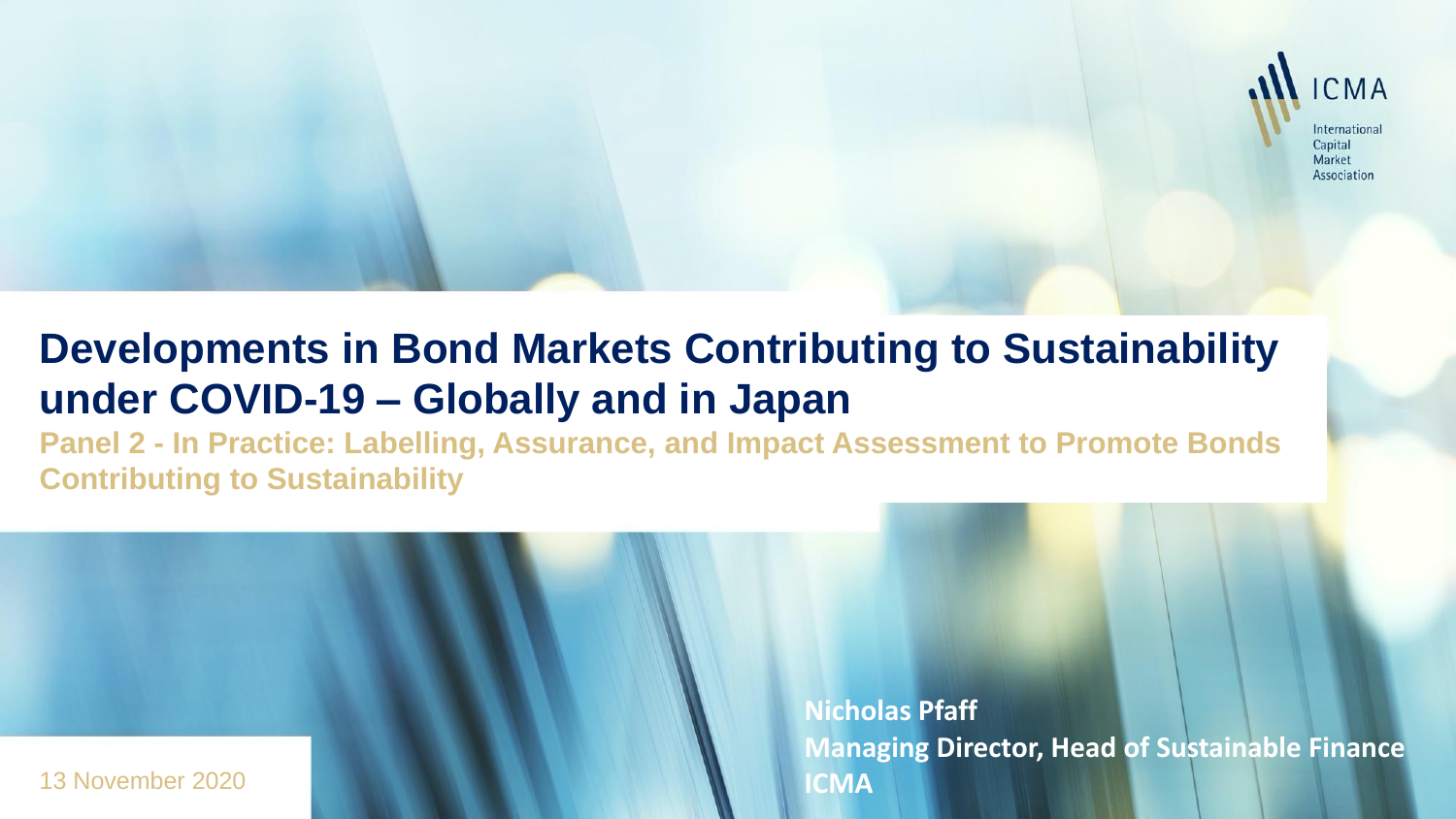## **Sustainable Bond Market Development including EC issuance**



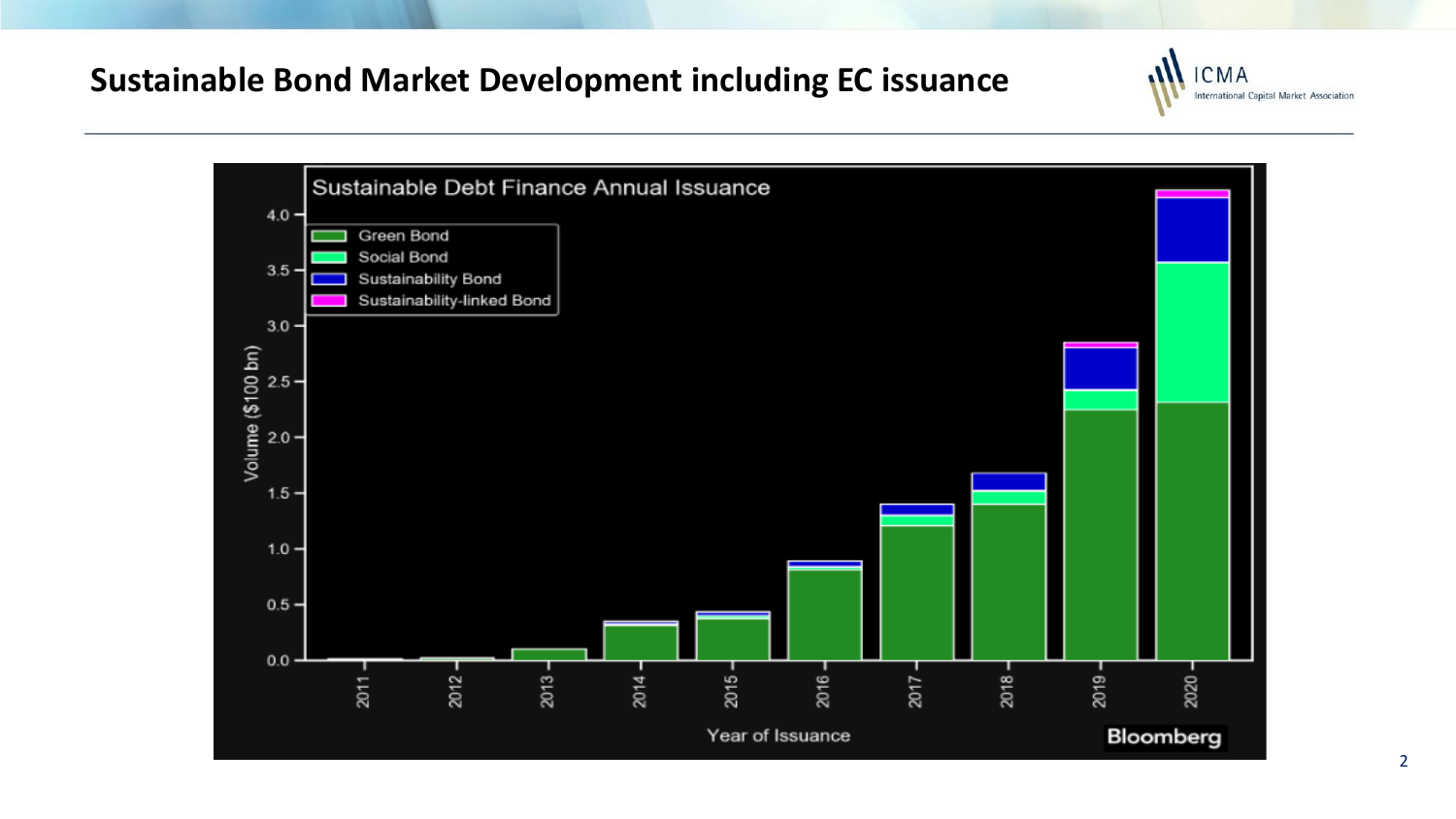# **Social Bond Principles (SBP) – updated in June 2020**

### **Released during GBP SBP AGM in June 2020:**

- 1. Updates to the SBP:
- expanded social project categories
- additional target populations
- a definition of what constitutes a "social issue"
- guidance for social bonds addressing the COVID-19 crisis

2. Updates to the handbook "Working Towards a Harmonized Framework for Impact Reporting for Social Bonds":

- more robust definitions of output, outcome and impacts
- expansion of target population in the SBP
- working list of sample indicators is restructured.
- 3. Case Studies:
- a collection of Social and Sustainability Bond Case Studies from 18 issuers in various sectors was published

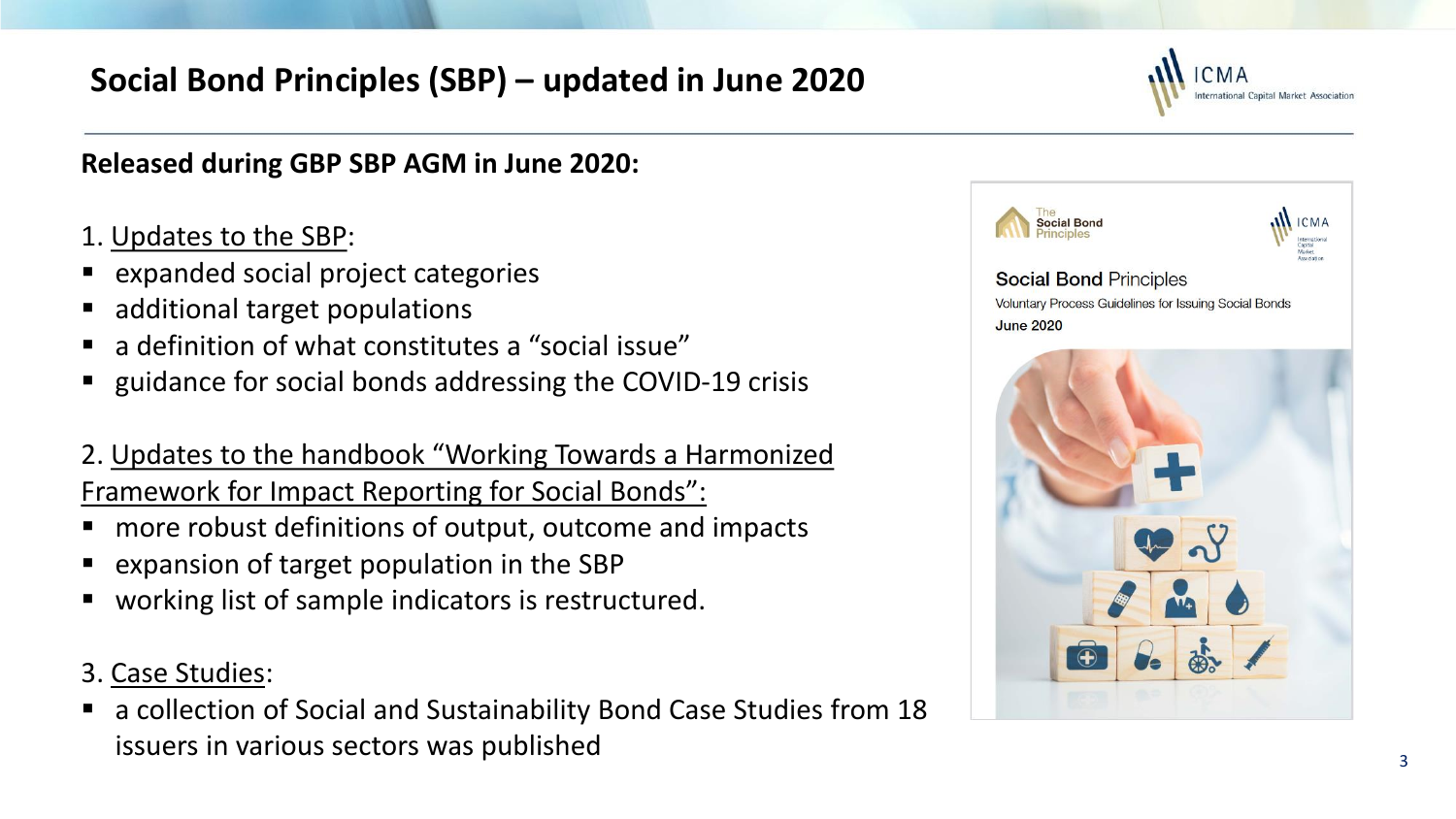# **Sustainability-linked Bond Principles – released in June 2020**



- **Following success of SLLP and bonds by Enel, WG** established by GBP SBP ExCom in January 2020 to examine the product and the potential market -> **SLBP released** in June 2020
- **KPIs** and **SPTs** SLBs to be used for general purposes -> main difference with GSS bonds -> sustainable debt solution for issuers that do not have sufficient green or social capex as well as carbon-intensive sectors
- SLBP's 5 **Core Components**:
	- Selection of KPIs
	- Calibration of SPTs
	- Bond Characteristics
	- **Reporting**
	- **Verification**



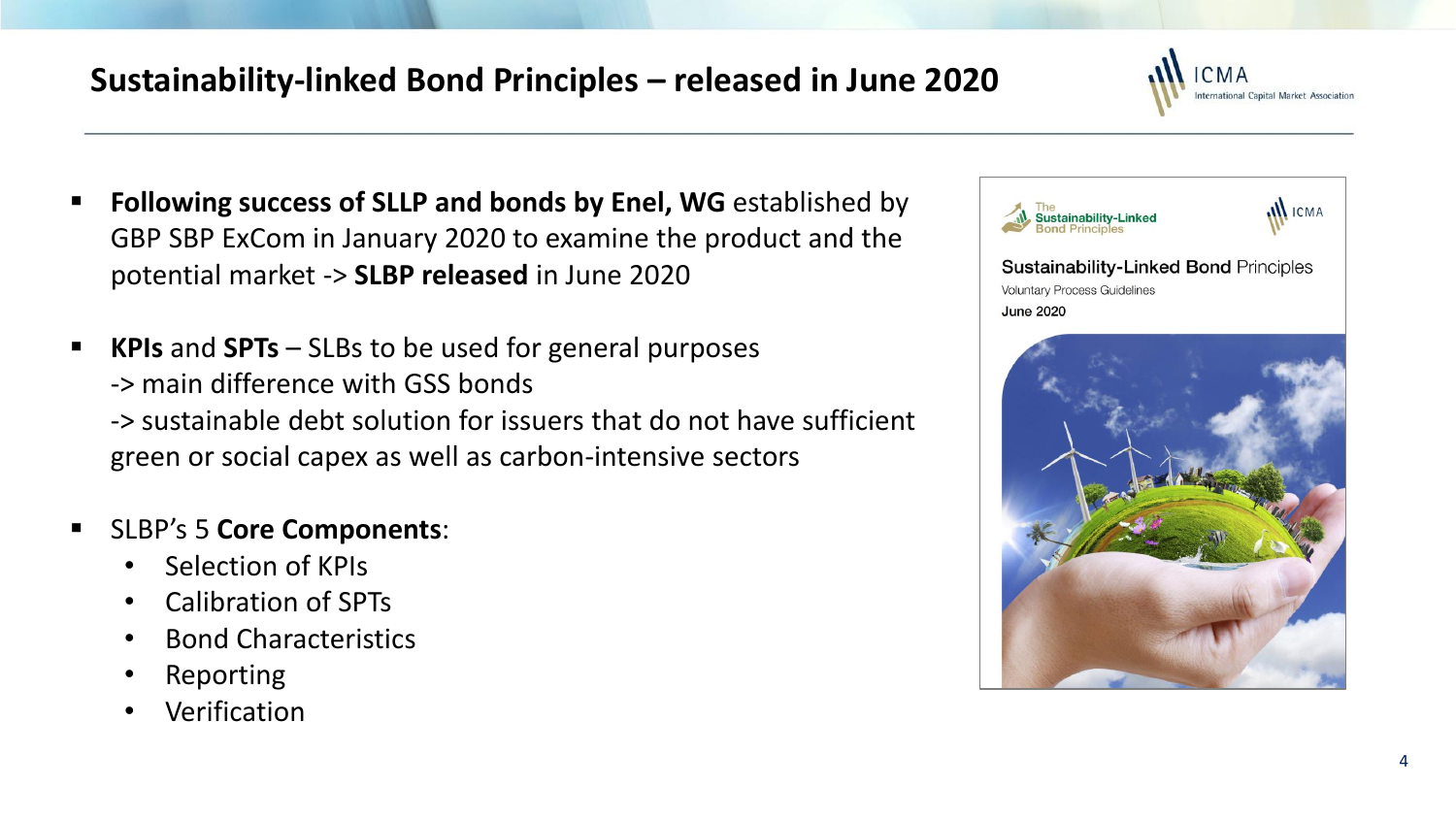## **European Institutions referencing ICMA guidance**



"The EUR 17 billion social bond issuance is the very first social bond issued by the European Commission…Earlier this month, the European Commission established a Social Bond Framework aligned with the **International Capital Market Association's Social Bond Principles**."

"… the EU expects to use guidelines from the **International Capital Markets Association**…when sales begin next year, said a senior European Commission official, who asked not to be identified because the information isn't public".

Source: Bloomberg on 6 Nov 2020



#### **EUROPEAN CENTRAL BANK**

The European Central Bank (ECB) has decided that bonds with coupon structures linked to certain sustainability performance targets will become eligible as collateral for Eurosystem credit operations and also for Eurosystem outright purchases for monetary policy purposes, provided they comply with all other eligibility criteria.

### esn European Stability Mechanism

5 "…The ESM developed a Social Bond Framework built around the four core components of the **ICMA Social Bond Principles**…With this approach, the ESM strives to make full use of Social Bonds as an innovative debt instrument allowing the investor community to allocate their funds to the social needs of euro area member states hit by the pandemic crisis".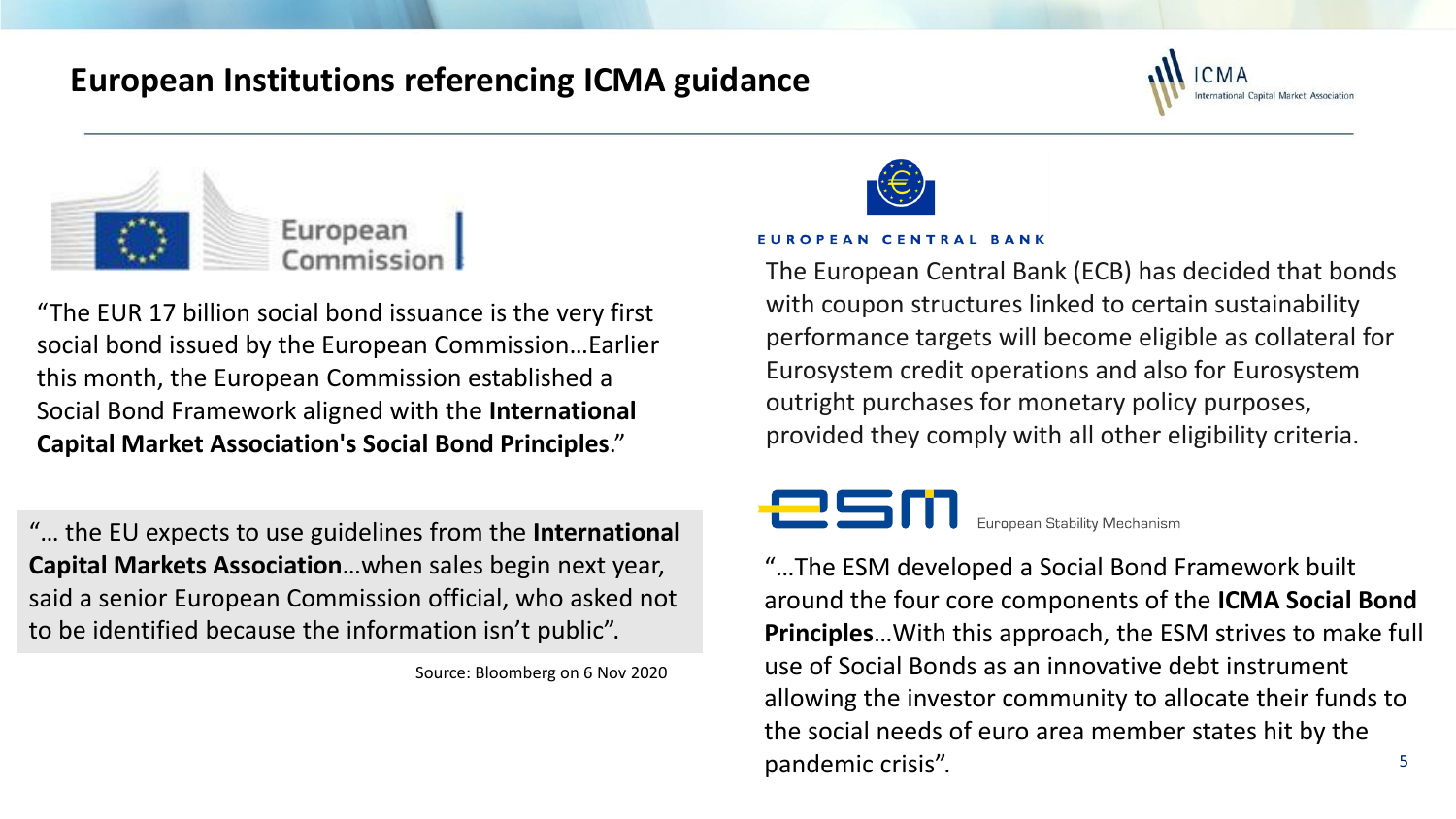# **Green Bond Principles vs EU Green Bond Standard**



|                                                 | <b>ICMA GBP</b><br>(Green Bond Principles)                                                                                                 | <b>EU GBS</b><br>(Green Bond Standard)                                                                                                                                                                                   |
|-------------------------------------------------|--------------------------------------------------------------------------------------------------------------------------------------------|--------------------------------------------------------------------------------------------------------------------------------------------------------------------------------------------------------------------------|
| <b>Nature</b>                                   | <b>Voluntary Process Guidelines</b>                                                                                                        | Elective Standard incorporating the ICMA GBP                                                                                                                                                                             |
| <b>Applicability</b>                            | Global                                                                                                                                     | EU and potentially international                                                                                                                                                                                         |
| <b>Bond types</b>                               | Use-of-proceeds (UOP) bonds                                                                                                                | Use-of-proceeds (UOP) bonds                                                                                                                                                                                              |
| <b>Components</b>                               | 4 Core Components:<br>- Use-of-proceeds (UOP)<br>- Process for Project Evaluation and Selection<br>- Management of proceeds<br>- Reporting | Adds to GBP components with:<br>(i) Project alignment with EU Taxonomy<br>(ii) formalised Green Bond Framework and<br>(iii) more granular reporting                                                                      |
| <b>EU Taxonomy</b>                              | <b>No</b>                                                                                                                                  | <b>Yes</b>                                                                                                                                                                                                               |
| <b>External review /</b><br><b>Verification</b> | Voluntary                                                                                                                                  | Mandatory (by registered verifier) for:<br>Alignment of Green Projects with the EU<br>Taxonomy; the Green Bond Framework with the EU<br><b>GBS; Final Allocation Report</b><br>Voluntary for:<br><b>Impact Reporting</b> |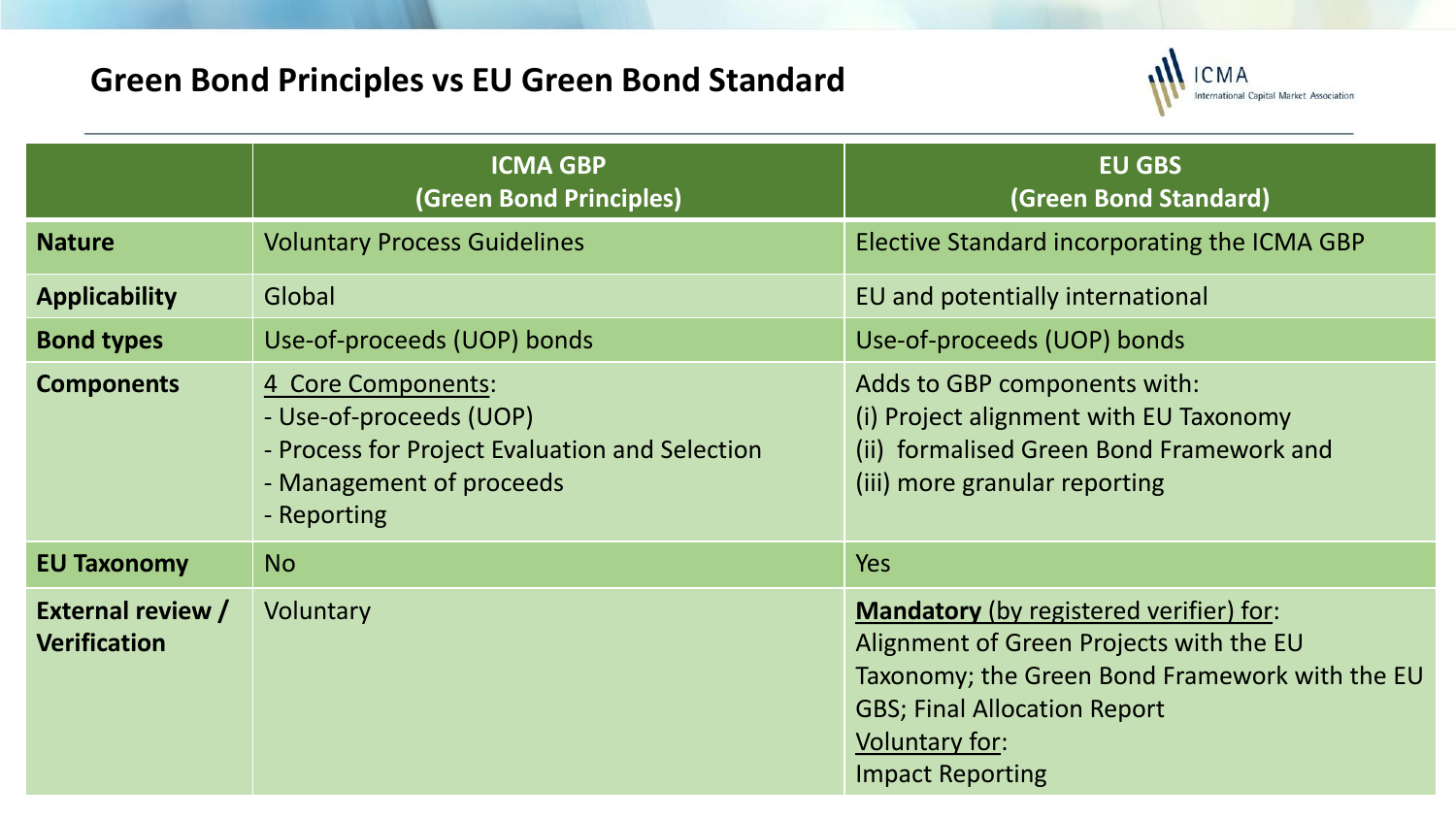## **EU Taxonomy**



**For an economic activity to be deemed sustainable, it has to comply with four conditions:** 

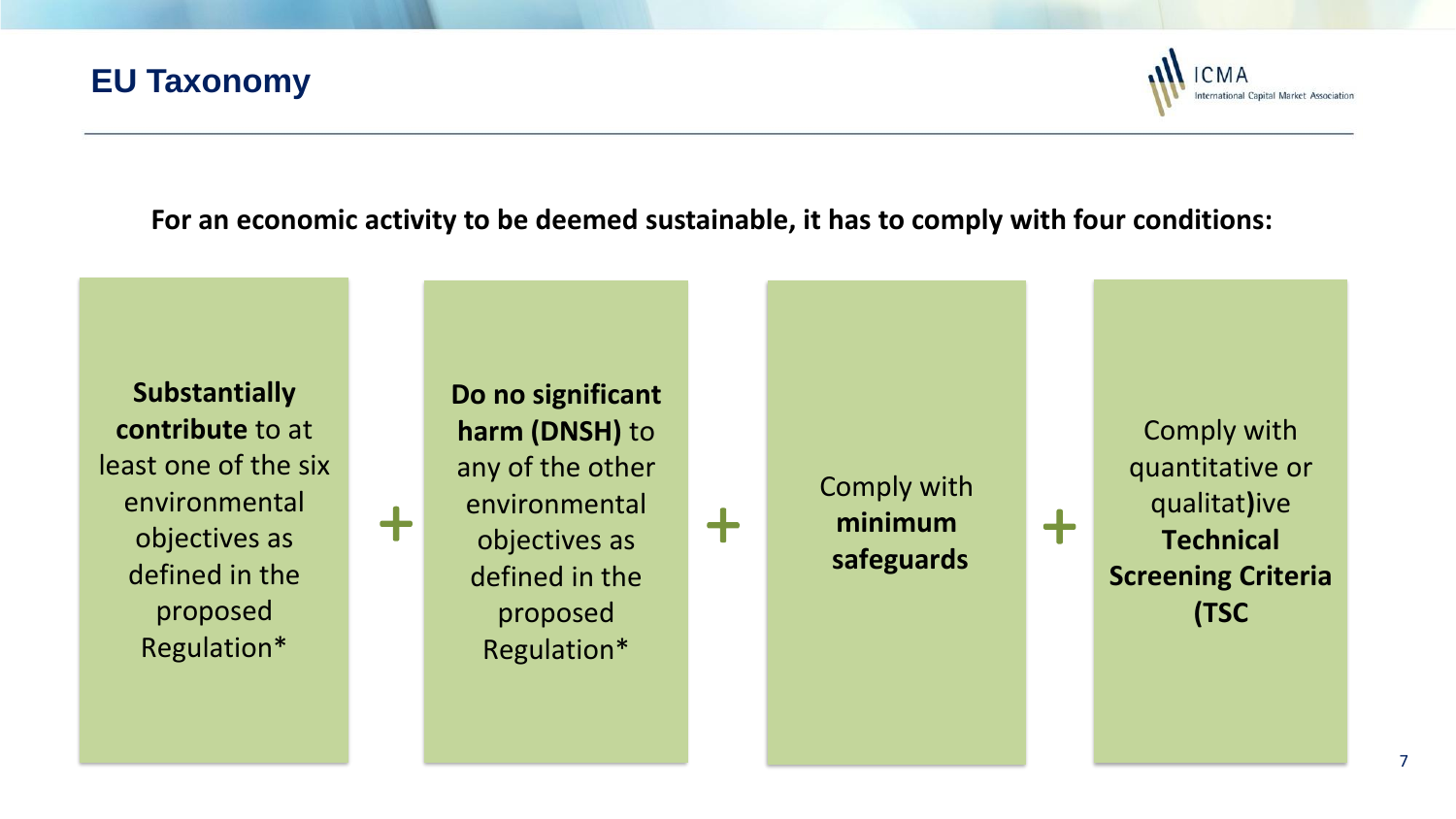### **Current Status of EU Taxonomy and EU GBS**



8